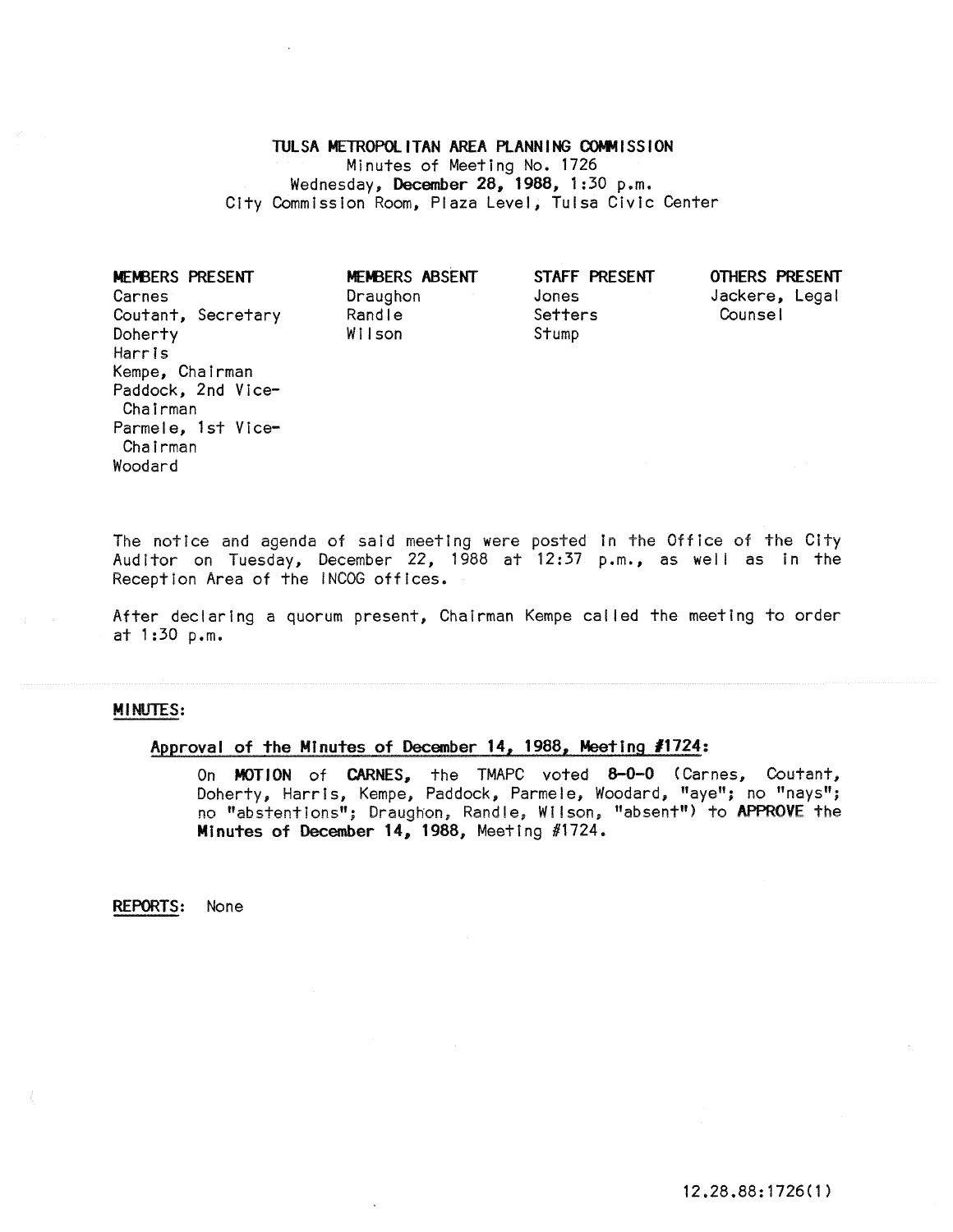### ZONING PUBLIC HEARING:

Application No.: Z-6222 Proposed Zoning: Location: North of the NE/c of South Garnett & East 58th Street Present Zoning: AG Applicant: Rabon (City of Tulsa) Date of Hearing: December 28, 1988 Presentation to TMAPC by: Mr. Jim Hawk, 5649 South Garnett (252-5739)

#### Relationship to the Comprehensive Plan:

The District 18 Plan, a part of the Comprehensive Plan for the Tulsa Metropolitan Area, designates the subject property Special District I - Industrial, (3.1.2 - Future Industrial development within District 18 will be encouraged to locate within this special Industrial district).

According to the Zoning Matrix the requested IL District "may be found" in accordance with the Plan Map. All zoning districts are considered in accordance with Special Districts.

#### Staff Recommendation:

Site Analysis: The subject tract is approximately 20 acres in size and is located north of the northeast corner of South Garnett Road and East 58th Street South. It is nonwooded, flat, vacant, contains a variety of Industrial uses and structures and Is zoned AG.

Surrounding Area Analysis: The tract Is abutted on the north by Tulsa County garage and industrial uses zoned IL; on the east, south and west by Industrial uses zoned Il.

Zoning and BOA Historical Summary: Industrial Light zoning has been approved several times In the Immediate area.

Conclusion: Based on the Comprehensive Plan and existing zoning in the area, Staff can support the requested iL rezoning.

Therefore, Staff recommends APPROVAl of Il zoning for Z-6222.

### TMAPC ACTION: 8 members present

On MOTION of PARMELE, the TMAPC voted 8-0-0 (Carnes, Coutant, Doherty, Harris, Kempe, Paddock, Parmele, Woodard, "aye"; no "nays"; no "abstentions"; Draughon, Randle, Wilson, "absent") to APPROVE Z-6222 Rabon (City of Tulsa) for Il zoning, as recommended by Staff.

### Legal Description:

Il Zoning: The north 990.0' of the NW/4 of the SW/4, lESS the' north 600.0' of the west 742.0' thereof, Section 32, T-19-N, R-14-E, Tulsa County, Oklahoma.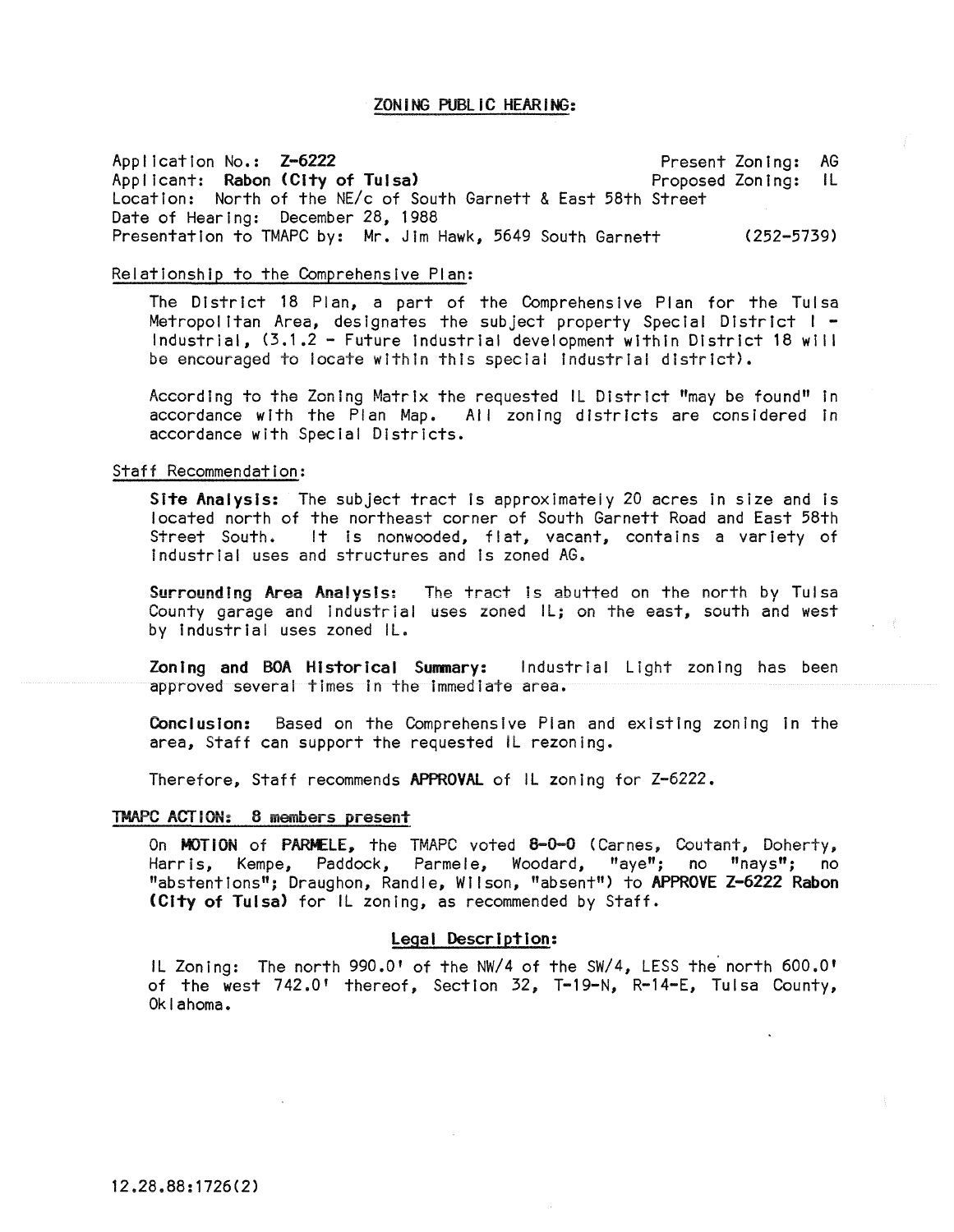Application No.: Z-6223 Present Zoning:<br>Applicant: Horner Proposed Zoning: Applicant: Horner<br>Location: SE/c on SE/c of East 12th Street & South 129th East Avenue Date of Hearing: December 28, 1988 Presentation to TMAPC by: Mr. Baker Horner, 1117 South Braden (834-6451) Present Zoning: RM-0 & RS-2 CS

#### Relationship to the Comprehensive Plan:

The District 17 Plan, a part of the Comprehensive Plan for the Tulsa Metropolitan Area, designates the subject property Low Intensity - No Specific Land Use.

According to the Zoning Matrix the requested CS District Is not In accordance with the Plan Map.

### Staff Recommendation:

Site Analysis: The subject tract is approximately 2.5 acres in size and Is located at the southeast corner of South 129th East Avenue and East 12th Street South. It is nonwooded, gently sloping and contains both vacant property and single-family dwel lings and Is zoned RM-O and RS-2.

Surrounding Area Analysis: The tract is abutted on the north by single-family dwel lings and a kennel zoned RS-2; on the east and south by sing I e-family dwellings zoned  $RS-2$ ; and on the west by a church on a large tract zoned RS-3.

Zoning and BOA Historical Summary: Commercial Shopping (CS) zoning with an OL buffer has been approved on the southwest corner of East 11th and South 129th East Avenue to a depth of 660'.

Conclusion: The proposed rezoning application is located outside the node which has been established at the southwest corner of the intersection. The case represents the classic example of spot zoning with no similar requested zoning abutting the subject tract. Staff cannot support CS zoning or any less intense commercial designation based on the Comprehensive Plan and existing zoning pattern in the area.

Therefore, Staff recommends DENIAL of CS zoning for Z-6223.

### ApDI Icant's Comments:

Mr. Baker Horner, owner of the property, advised the rezoning request would allow him to relocate his existing wholesale glass business from Admiral Blvd. to this location.

Mr. Coutant stamped as exhibIts to these minutes and read Into the record four letters submitted by property owners In support of the rezoning for commercia! use. Chairman Kempe noted there were no protestants or interested parties In attendance.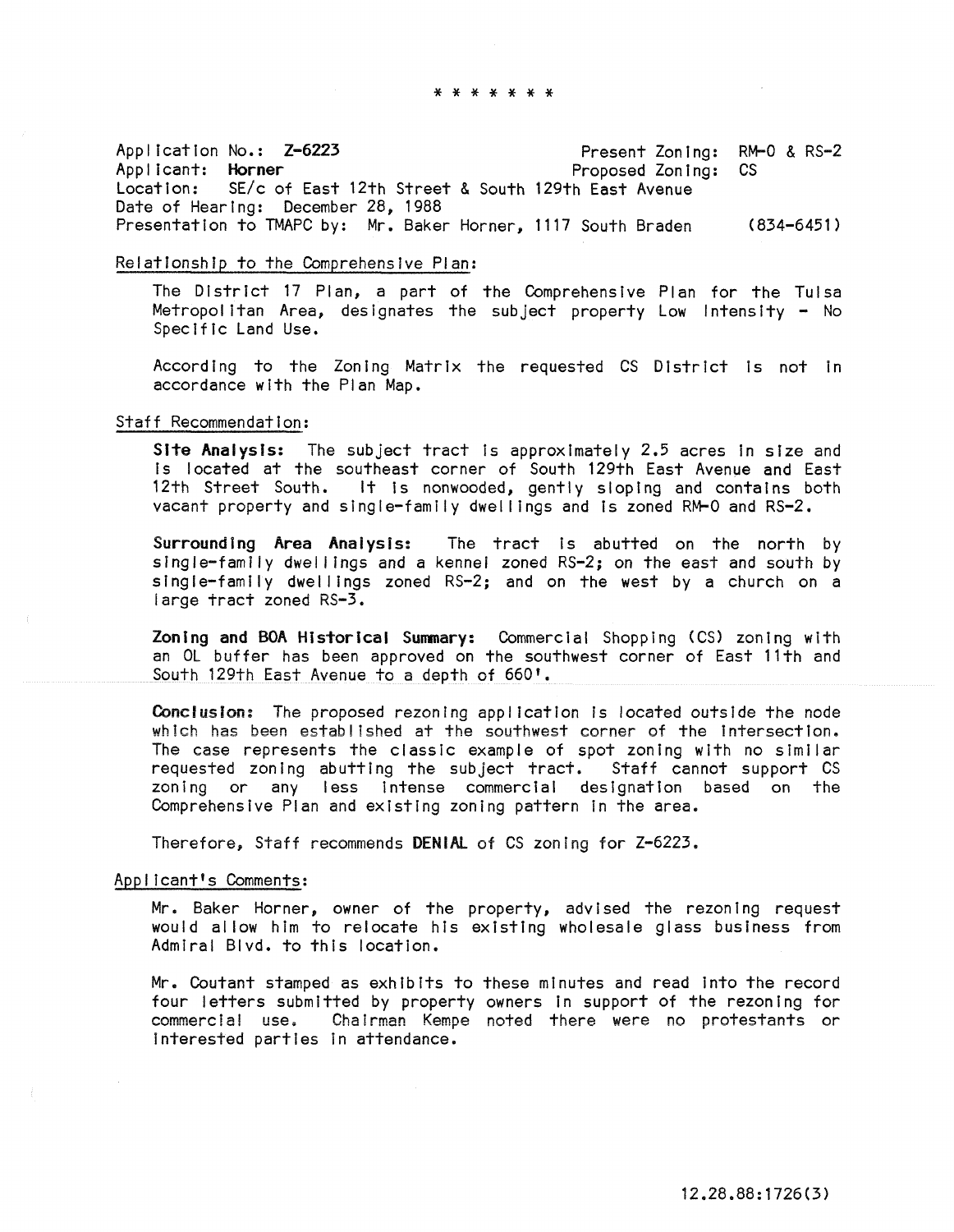$Z-6223$  Horner  $-$  Cont'd

Mr. Carnes moved for approval of CS as requested due to the existing conditions of the area. Mr. Parmele stated that, due to the physical facts along 11th Street In this area, he felt this was an appropriate area for CS zoning and would be voting In favor of the request.

Mr. Paddock Inquired If the CS zoning would accommodate the Intended use. Mr. Jackere confirmed that a glass shop as a retail establishment was allowed In a CS District. However, If the business was wholesaling, It would be classified as an Industrial type use, and could possibly be approved as a Special Exception use in a CS District. Therefore, the Issue depended on the nature of the operation and the extent of the wholesaling. In reply to Chairman Kempe, Mr. Horner confirmed that the majority of his business was of a wholesaling nature with very limited retail to walk-In customers. Discussion continued on the nature of the business and the best alternative to accommodate the Intended use.

Mr. Parmele reiterated that he felt the CS use, with a BOA Special Exception, was appropriate. Mr. Coutant agreed with recommendation for denial and would, therefore, be voting against the motion. Mr. Paddock agreed with Mr. Coutant for denial.

# TMAPC ACTION: 8 members present

On MOTION of CARNES, the TMAPC voted 6-2-0 (Carnes, Doherty, Harris, Kempe, Parmele, Woodard, "aye"; Coutant, Paddock, "nay"; no "abstentions"; Draughon, Randle, Wilson, "absent") to APPROVE Z-6223 Horner for CS zoning, as requested.

### legal Description:

CS Zoning: The north 91.5' of Lot 6, all of Lots 7 & 8, Block 4, ROMOLAND ADDITION to the City and County of Tulsa, Oklahoma.

### \* \* \* \* \* \* \*

**Appl ication No.: Z-5224**  Applicant: Tracy (Stokely Outdoor Advertising) Location: SE/c of East 7th Street & the Mingo Val ley Expressway Date of Hearing: December 28, 1988 **Present Zoning: RS-3**  Proposed Zoning: CS Presentation to TMAPC by: Mr. David Tracy, 1701 South Boston (582-8000)

Relationship to the Comprehensive Plan:

The District 5 Plan, a part of the Comprehensive Plan for the Tulsa Metropolitan Area, designates the subject property Low Intensity - No Specific Land Use, Low Intensity - Residential and Development Sensitive.

According to the Zoning Matrix the requested CS District Is not In accordance with the Plan Map.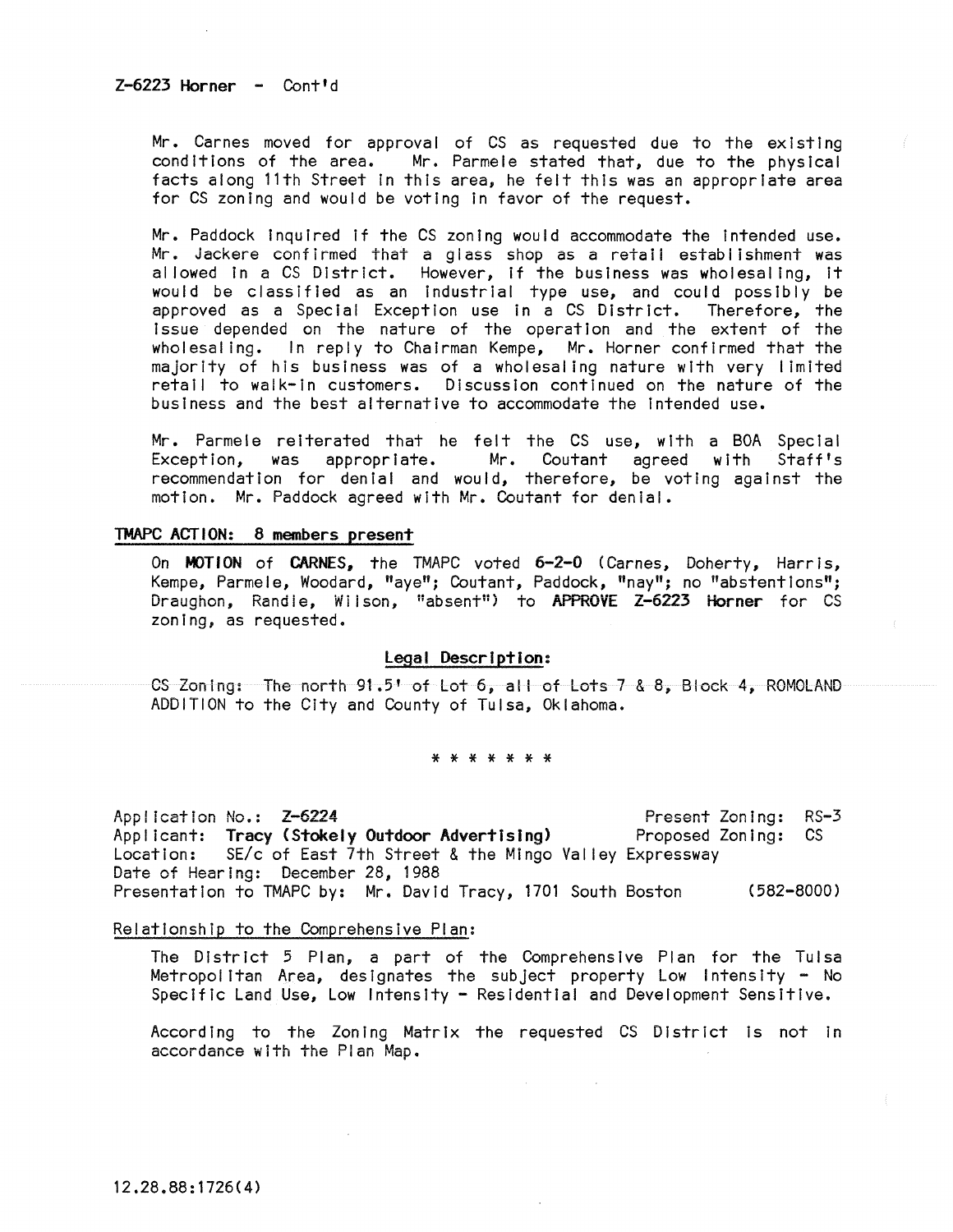# $Z-6224$  Tracy (Stokely) - Cont'd

## Staff Recommendations:

Site Analysis: The subject tract is 6.88 acres in size and is located at the southeast corner of East 7th Street South and the Mingo Valley Expressway. It Is partially wooded, gently sloping, contains both vacant property, a single-family dwel ling and an outdoor advertising sign and Is zoned RS-3.

Surrounding Area Analysis: The tract Is abutted on the north across East 7th Street South by single-family dwellings zoned RS-3; on the east by single-family dwel lings on large tracts zoned RS-3; on the south by vacant property, commercial uses and an apartment complex zoned RS-3, CG and  $RM-2$ ; and on the west by the Mingo Valley Expressway zoned  $RS-3$ .

Zoning and BOA Historical Summary: Commercial zoning has been approved on property with frontage on East 11th Street.

Conclusion: Staff cannot support commercial zoning for the subject tract based on the Comprehensive Plan and lack of access to an arterial street. A major portion of the tract Is In a flood prone area which would also I lmlt more Intense development. Staff would be supportive of CS zoning on the portion of the subject tract at the southwest end which is located out of the development sensitive area and would include the existing outdoor advertising sign.

Therefore, Staff recommends APPROVAl of CS zoning on the southwest portions of the subject tract located outside any development sensitive area (legal description to be provided by the applicant's engineer and approved by the Department of Stormwater Management and INCOG) and DENIAL of the balance.

NOTE: If approved by the City Commission, Staff would recommend an amendment to the Comprehensive Pian to reflect the change.

### App/ Icant's Comments:

Mr. David Tracy, representing Stokely Outdoor Advertising, advised he had no objections to the Staff recommendation for approval of rezoning only on the southwest portion of the subject tract. Mr. Tracy submitted photos of the site at this location and also submitted a map of the area Indicating the creek and floodplain area. He added that discussions with Stormwater Management confirmed that 95% of the tract was not suited for development due to the Development Sensitive nature of the area.

#### Interested Parties:

Mr. Robert Holman (620 South 106th East Avenue) stated he had no problem with rezoning the southwest portion as long as It would not allow redevelopment of the entire tract.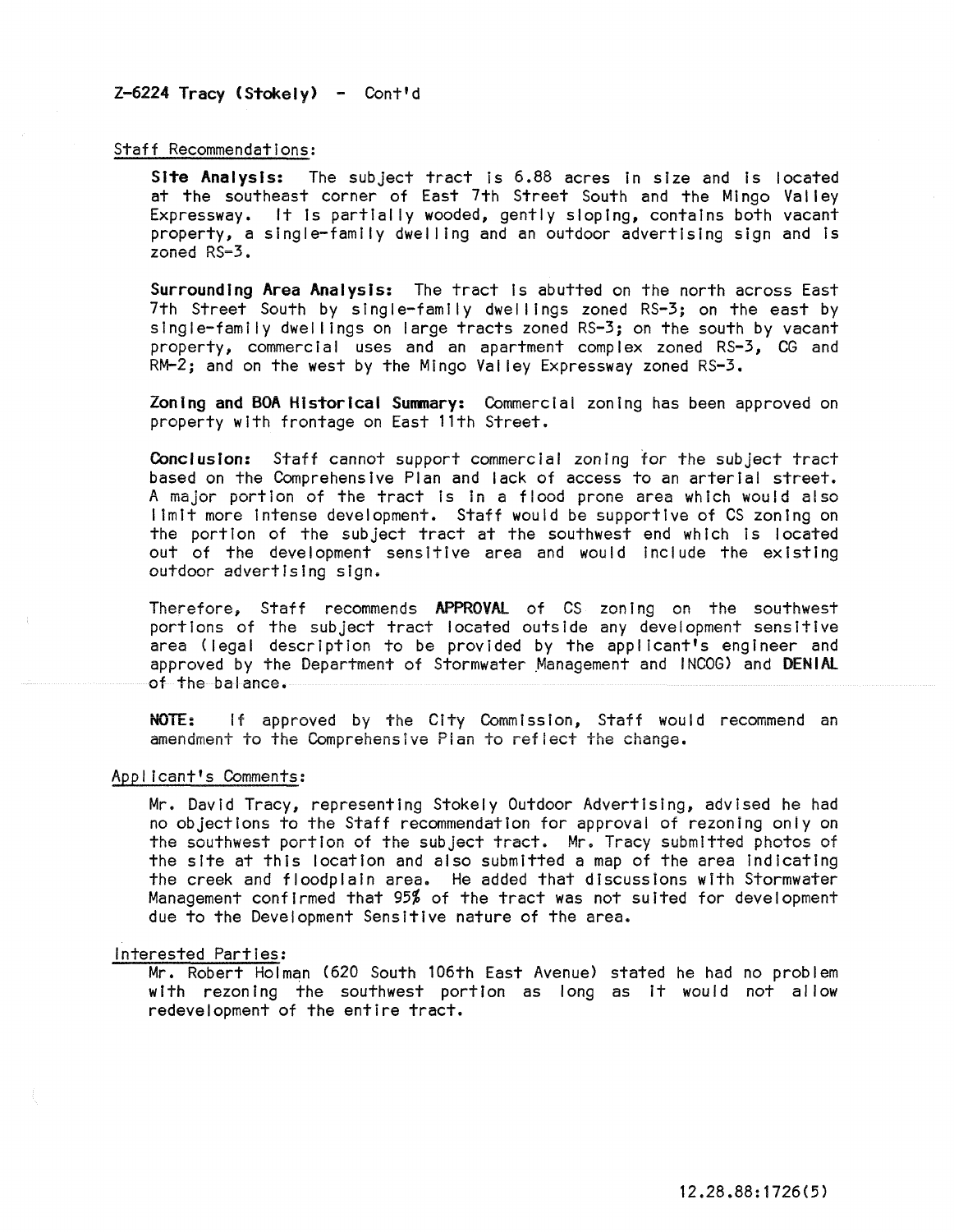# TMAPC ACTION: 8 members present

On MOTION of PARMELE, the TMAPC voted 7-1-0 (Carnes, Doherty, Harris, Kempe, Paddock, Parmele, Woodard, "aye"; Coutant, "nay"; no "abstentions"; Draughon, Randle, Wilson, "absent") to APPROVE Z-6224 Tracy (Stokely Outdoor Advertising) for CS zoning only on the southwest portions of the subject tract located outside any Development Sensitive area (legal description to be provided by the applicant's engineer and approved by the Department of Stormwater Management and INCOG), as recommended by Staff.

### Legal Description:

The legal description is to be provided by the applicant's engineer and approved by the Department of Stormwater Management and INCOG, as stipulated by the TMAPC In the above action.

# OTHER BUSINESS:

PUD 432-A: Detail Site Plan, Detail Landscape Plan & Amendment to the Declaration of Covenants SE/c of 12th Street and South Utica Avenue

Staff Recommendation: Detail Site Plan

The Detail Site Plan for PUD 432-A includes the first of two potential office buildings on the tract. The first building is to be located on the northwest corner of the site with surface parking meeting the off-street parking requirement. As of this date, the exact location of the new right-of-way for the realignment of 12th Street and Utica has not been determined.

Upon review of the Site Plan, Staff finds that after the fol lowing conditions are met, the Detail Site Plan will be In conformance with the conditions of the PUD:

- 1) Remove parking lot lights from utility easements on the west, east and south sides of the property.
- 2) Reduce height of parking lot lights to 12' If they are within 300' of the south property line.
- 3) Maximum height of the building cannot exceed 60'.
- 4) Provide the exact right-of-way location of realigned 12th Street which has been approved by the City Traffic Engineer and City Engineering.
- 5) Withhold Issuance of an Occupancy Permit for the new building until the additional right-of-way needed to realign 12th Street Is dedicated.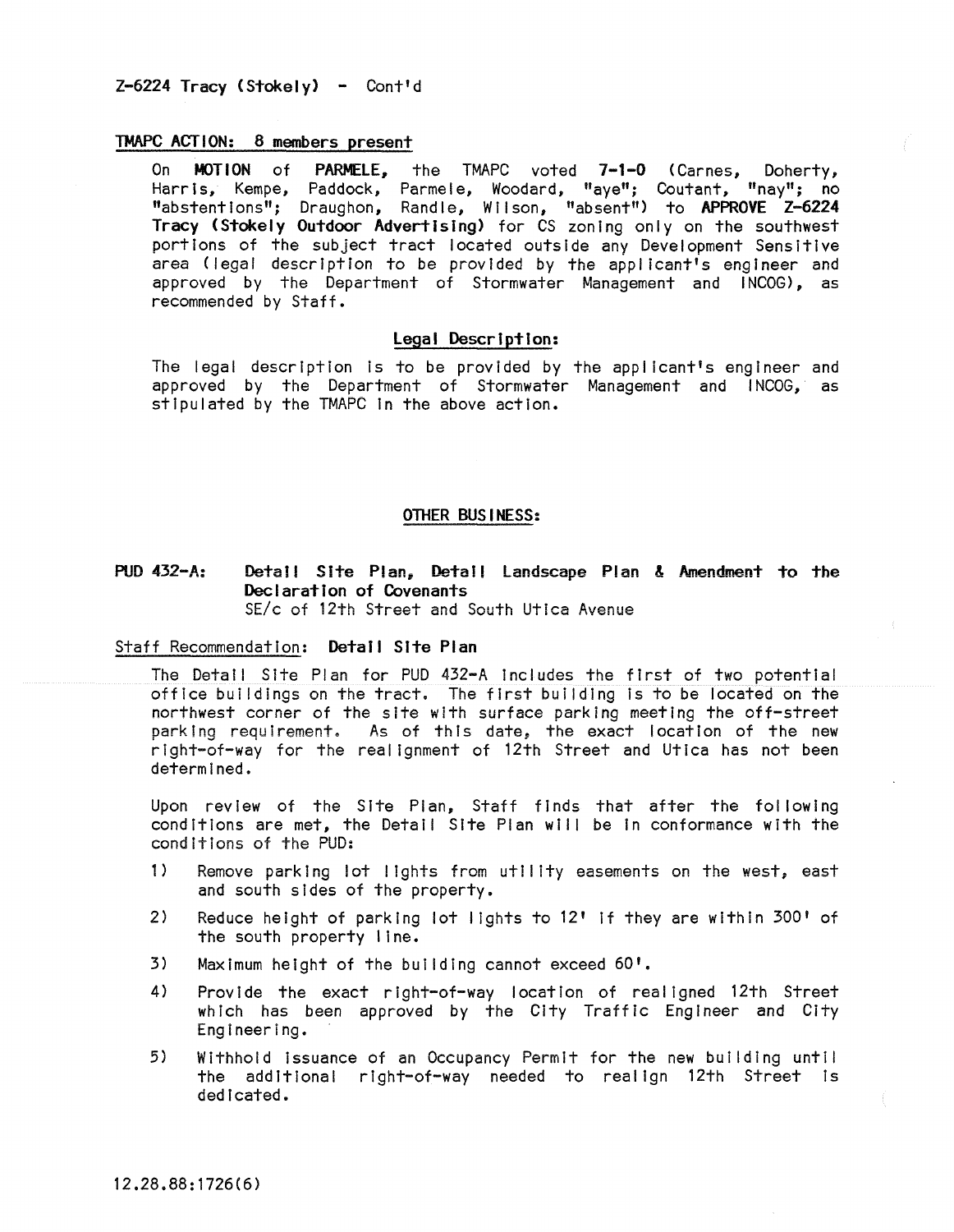Therefore, Staff would recommend APPROVAl of the Detail Site Plan for PUD 432-A subject to the above mentioned conditions.

# Staff Recommendation: Detail Landscape **Plan &** Amendment to the Declaration of Covenants

The Detail Landscape Plan for PUD 432-A Is acceptable as submitted with the following alteration: All plantings should be at least three feet away from parking lot curbs to al low for vehicle overhand beyond the curb.

Therefore, Staff would recommend APPROVAl of the Detail Landscape Plan for PUD 432-A, subject to the mentioned condition.

Upon review, Staff finds the Amendment to the Declaration of Covenants to be in order and, therefore, recommends APPROVAL as submitted.

### Comments & Discussion:

Staff advised that conditions  $#1$  and  $#2$  could be deleted as the Detail Site Plan drawing was received and reviewed after the Staff recommendation was written for the agenda packet, and these two conditions have been met.

### Applicant's Comments:

Mr. Charles Norman, representing Hillcrest Medical Center, agreed with the Staff recommendation except for condition #5. He stated this requirement should be a part of the replat waiver process and not the Detail Site<br>Plan review. He advised that the legal descriptions and plans for the He advised that the legal descriptions and plans for the 12th Street intersection were being prepared for final approval by Traffic Engineering, and should be finalized as soon as next week. Mr. Norman added that the TMAPC previously approved the waiver In accordance with the recommendation of the Technical Advisory Committee.

#### Additional Comments & Discussion:

In reply to Mr. Coutant, Mr. Stump confirmed that Traffic Engineering had Indicated the plans for 12th Street were at a point that they had no problems with the applicant's proposed Detail Site Plan. Discussion fol lowed on condition #4 In regard to the realignment of 12th Street.

Mr. Coutant moved for approval, with additional wording to condition #4 as follows: "... with such realignment substantially as displayed on the Detail Site Plan." After discussion, Mr. Coutant further amended his motion to modify condition  $#5$  to begin with the wording, "as a part of the replat waiver". The Commission had no questions regarding the Detail Landscape Plan or the Amendment to the Declaration of Covenants.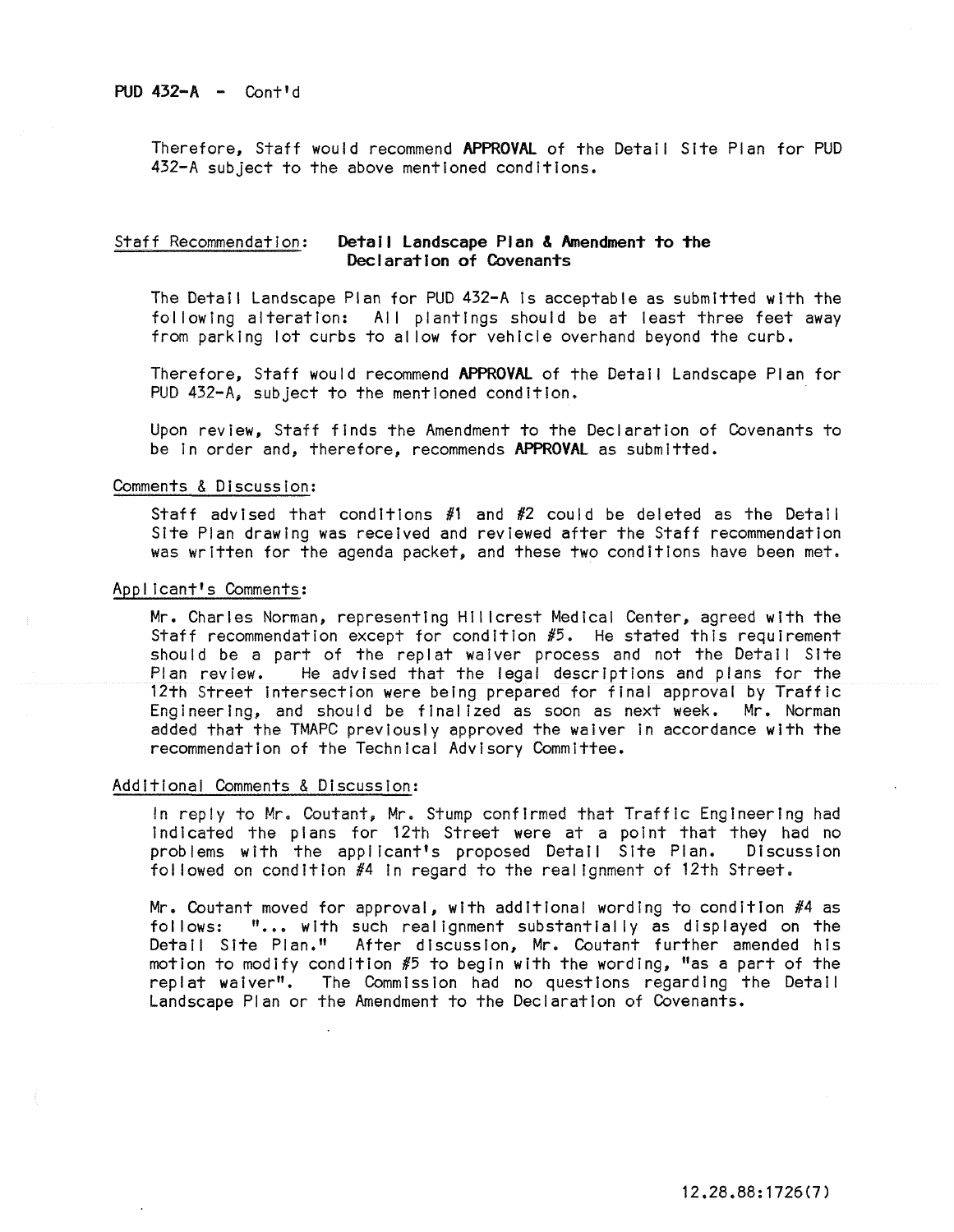## TMAPC ACTION: 7 members present

On MOTION of COUTANT, the TMAPC voted 7-0-0 (Carnes, Coutant, Doherty, Kempe, Paddock, Parmele, Woodard, "aye"; no "nays"; no "abstentions"; Draughon, Harris, Randle, Wilson, "absent") to APPROVE the Detail Site Plan for PUD 432-A Norman (Hillcrest Medical Center), as recommended by Staff, subject to the following conditions, as modified:

- 1) Maximum height of the building cannot exceed 60'.
- 2) Provide the right-of-way location of the realigned 12th Street, which has been approved by the City Traffic Engineer and City Engineering, with such realignment substantially as displayed on the Detail Site Plan.
- 3) As a part of the Replat Waiver, withhold Issuance of an Occupancy Permit for the new building until the additional right-of-way needed to realign 12th Street Is dedicated.

### TMAPC ACTION: 7 members present

On MOTION of COUTANT, the TMAPC voted 7-0-0 (Carnes, Coutant, Doherty, Kempe, Paddock, Parmele, Woodard, "aye"; no "nays"; no "abstentions"; Draughon, Harris, Randle, Wilson, "absent") to APPROVE the Detail Landscape Plan and the Amendment to the Declaration of Covenants for PUD 432-A Norman (Hillcrest Medical Center), as recommended by Staff.

\* \* \* \* \* \* \*

# PUD 321-1: Minor Amendment to Reduce Density N & W of East 91st Street & South Yale Avenue

# Staff Recommendation:

PUD 321 Is located at the Intersection of East 89th Street and South Urbana Avenue. It Is 7.48 acres In size, vacant and zoned RD. The tract has been platted as "Red Oak Bluff", contains 48 lots with each lot proposed for one-half of a duplex dwelling unit. The property was graded, streets roughed In and some utilities and improvements made. The remainder of Improvements were not completed, no houses constructed and no lots sold. Ownership of the entire subdivision has now been assumed by the lending Institution. The applicant Is requesting the PUD be amended to permit replattlng and development of the tract for 26 single-family homes.

Review of the applicant's proposal finds the request to be minor In nature due to the reduction In density and single-family use. Therefore, the Staff recommends APPROVAL of the Minor Amendment to PUD 321, subject to the fol lowing conditions: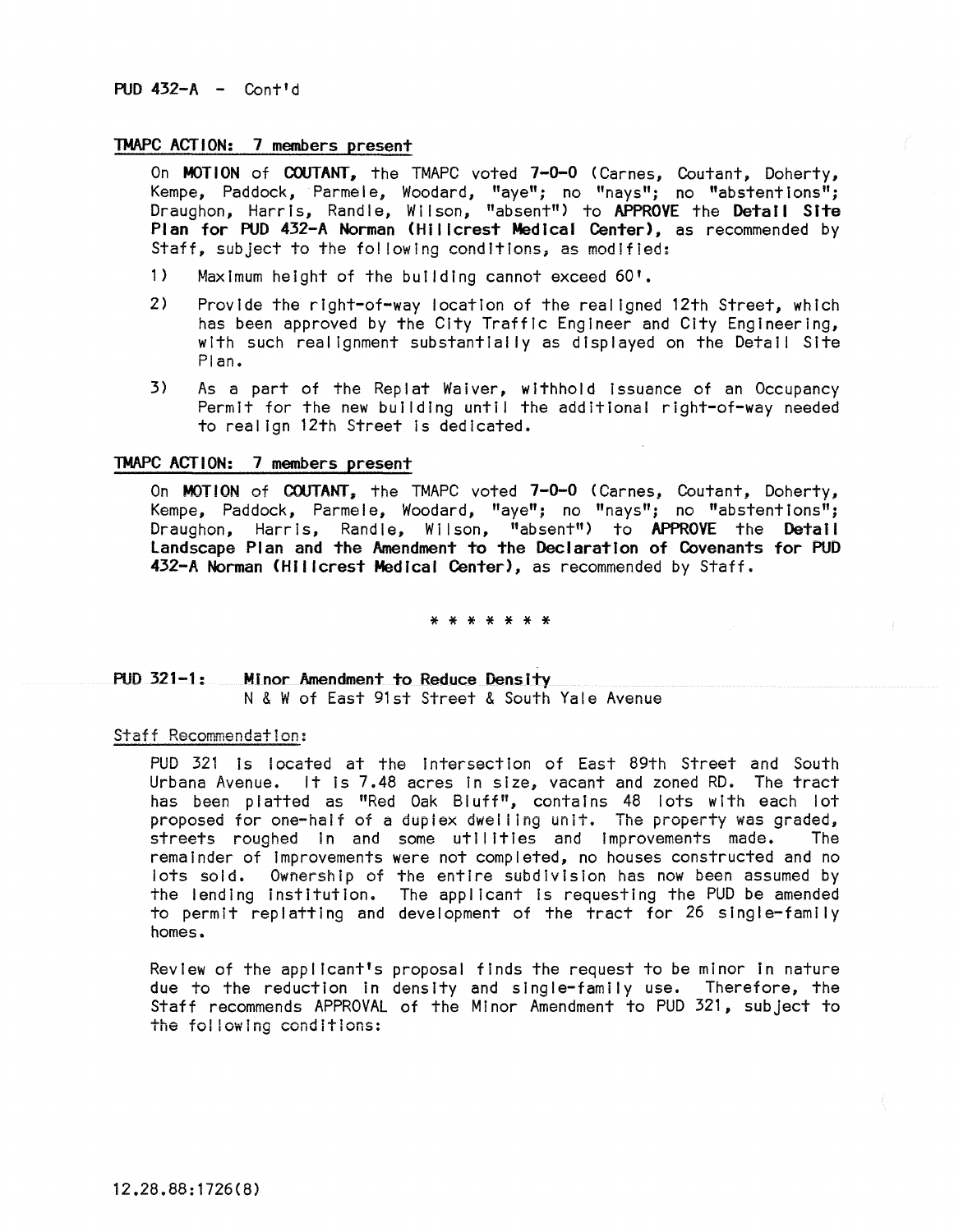1) That the applicant's conceptual layout be made a condition of approval.

| 2) | Development Standards:<br>Land Area:                                                              | $7.48$ acres                                                                                                               |
|----|---------------------------------------------------------------------------------------------------|----------------------------------------------------------------------------------------------------------------------------|
|    | Permitted Uses:                                                                                   | related<br>Single-family dwellings<br>and<br>customary accessory uses.                                                     |
|    | Maximum Number of DU's:                                                                           | 26                                                                                                                         |
|    | Maximum Building Height:                                                                          | 351                                                                                                                        |
|    | Minimum Building Setbacks:<br>Front Yard<br>Side Yards<br>Side Yard Abutting Street:<br>Rear Yard | $20^{\circ}$<br>5!<br>15' (provided that garages which access<br>said street shall be set back a minimum<br>of 20')<br>201 |
|    | Minimum Lot Area:                                                                                 | $6,300$ sf                                                                                                                 |
|    | Minimum Livability Space:                                                                         | $2,500$ sf                                                                                                                 |
|    | Minimum Average Lot Width:                                                                        | 70'                                                                                                                        |
|    | Minimum Off-Street Parking:                                                                       | 2 spaces per dwelling                                                                                                      |

- 3) Subject to review and approval of conditions as recommended by the Technical Advisory Committee, including completion of improvements, relocation of existing facilities and/or easements necessitated by the amended plat.
- 4) Approval of the final plat (as amended) shall meet the requirements of the Detail Site Plan.
- 5) No building permit shall be Issued until the property has satisfied the requirements of Section 260 of the Zoning Code, submitted to and approved by the TMAPC and filed of record in the County Clerk's Office, Incorporating within the restrictive covenants the PUD conditions of approval, making the City of Tulsa beneficiary to said covenants.

# Comments & Discussion:

In reply to Chairman Kempe, the applicant stated agreement to the Staff recommendation wIth the listed conditions.

#### TMAPC ACTION: 7 members present

On MOTION of CARNES, the TMAPC voted 7-0-0 (Carnes, Coutant, Doherty, Kempe, Paddock, Parmele, Woodard, "aye"; no "nays"; no "abstentions"; Draughon, Harris, Randle, Wilson, "absent") to APPROVE the Minor Amendment to Reduce Density for PUD 321-1 Alexander, as recommended by Staff.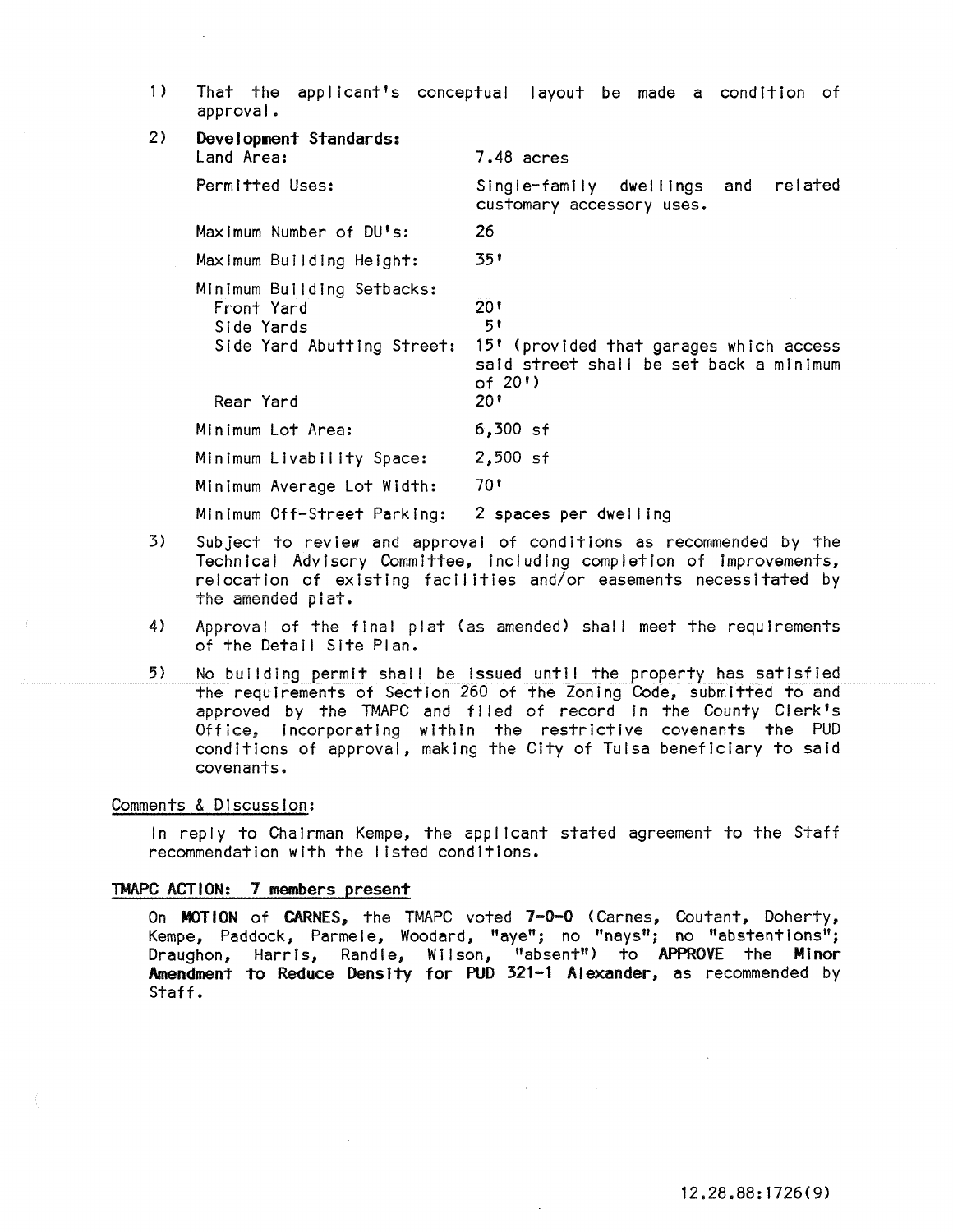# PUD 128-E: Detail Sign Plan *sWlc* of East 71st Street & South Riverside Parkway

#### Staff Recommendation:

PUD 128-E Is approximately 92 acres In size and located at the southwest corner of East 71st Street South and Riverside Parkway. The tract has an underlying zoning of CS, OMH and RM-2 and has been approved for mixed uses, Including commercial, office, multifamily and single-family. The appl icant is now requesting Detail Sign Plan approval to permit a temporary "for sale" sign.

Review of the applicant's submitted sign elevation and plot plan show a double sided sign In a "V" configuration, which Is 120 square feet  $(15' \times 8')$  per sign. The sign is proposed to set back 60' from both the centerllnes of East 71st Street and Riverside Parkway. Staff finds the request to be consistent with the original PUD, as well as other slgnage along East 71st Street.

Therefore, Staff recommends APPROVAL of the Detail Sign Plan for PUD 128-E subject to the applicant's submitted sign elevation and plot plan for a two year time period or until the property Is sold, whichever comes first. Staff would suggest additional review at the end of the two year time period if the sign is to stay to determine compatibility at that time.

# TMAPC ACTION: 7 members present

On MOTION of PARMELE, the TMAPC voted 7-0-0 (Carnes, Coutant, Doherty, Kempe, Paddock, Parmele, Woodard, "aye"; no "nays"; no "abstentions"; Draughon, Harris, Randie, Wilson, "absent") to APPROVE the Detaii Sign Plan for PUD 128-E Kennedy, as recommended by Staff.

#### \* \* \* \* \* \* \*

# PUD 440-1: Minor Amendment to Reduce Setbacks East side of South Yale Avenue & East 103rd Street

#### Staff Recommendation:

The applicant Is requesting that two setbacks be reduced for Lot 1, Block 2 of Wexford addition In PUD 440. The developer of the subdivision has also requested that the setback for garages In side yards abutting a street be reduced from 25' to 20' for the entire subdivision and the appropriate changes made In the Declaration of Covenants.

The setback amendments requested for Lot 1, Block 2 of Wexford Addition are as follows: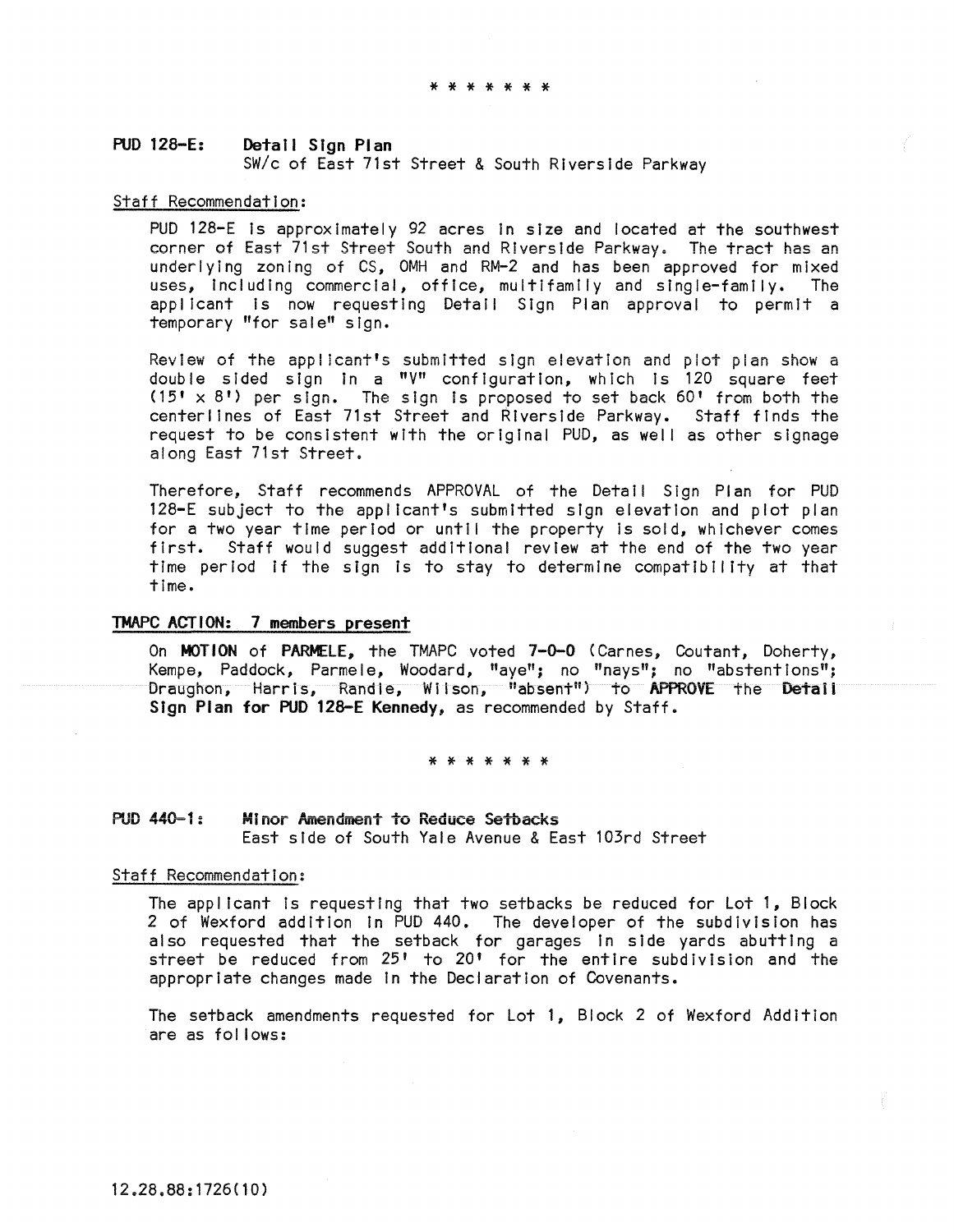### PUD  $440 - 1 -$  Cont<sup> $d$ </sup>

- 1) That the required side yard abutting a street for a garage be reduced from 25' to 22' to al low proper alignment with the remainder of the principal structure. (Note: The required side yard abutting a street for residences Is 20'.)
- 2) The rear yard setback be reduced from 25' to 15'.

The garage which is infringing upon the required side and rear yards is part of the prIncipal structure connected by a breezeway at ground level and an enclosed corridor on the second floor of the residence. The garage would not be allowed in the required rear yard as a detached structure because It is almost twice as large as the maximum floor area al lowed for a detached accessory buildIng.

The requirement that garages have a 5' greater side yard setback than a residence when it abuts a street was a requirement proposed by the developer in the Outline Development Plan for the PUD. Staff has no developer in the Outline Development Plan for the PUD. objection to reducing the side yard setback for garages to 20' making It the same as residences. This would also be consistent with amendments recently made to the City of Tulsa Zoning Code al lowing garages abutting a street at the side of a house to be setback 20'.

To accomplish this, Staff recommends amending the PUD to eliminate the reference to an additional setback for garages In the PUD's Development Standards, and the elimination of the same reference in the Declaration of Covenants for Wexford Addition.

In regard to the requested amendment to reduce the rear yard setback on Lot 1, Block 2 from 25' to 15', Staff can find no hardship peculiar to the lot. The need of the amendment to setbacks appears to be entirely self Imposed since those restrIctions existed when the lot was purchased for development and this lot Is no different than any other corner lot In the subdivision. Therefore, Staff recommends DENIAL of the requested minor amendment to the rear yard setback on Lot 1, Block 2 of Wexford Addition.

# Applicant's Comments:

Mr. Duane Higgins confirmed that the house fronted on Braden Avenue. Mr. Higgins stated his main concern was with the rear yard setback and he requested approval of the submitted setback for 15'. In response to Mr. Paddock, Mr. Higgins explained that the auxli lary area attached to the garage offered addItional space for storage of mowers, bicycles, etc. or for a work shop area. He commented that the subdivision covenants allowed a 10' rear yard setback for detached customary auxtllary buildings. Mr. Higgins remarked there was some confusion, as the same covenants also stipulate that no detached garages or out buildings were allowed. In reply to Mr. Doherty, Mr. Higgins confirmed the breezeway attached the garage to the main structure and had storage space, similar to an attic or second floor room extension. Mr. Higgins submitted drawings indicating the garage would be setback 15'6" from the rear property line. He stated he felt the hardshIps associated with this case were: (1) vagueness of what was or was not allowed in regard to an auxiliary or accessory building; (2) the purpose of building the house was to have a top quality example of housing In Tulsa; and, (3) If not approved, the plan would have to be "scrapped" and they could not participate In the Parade of Homes.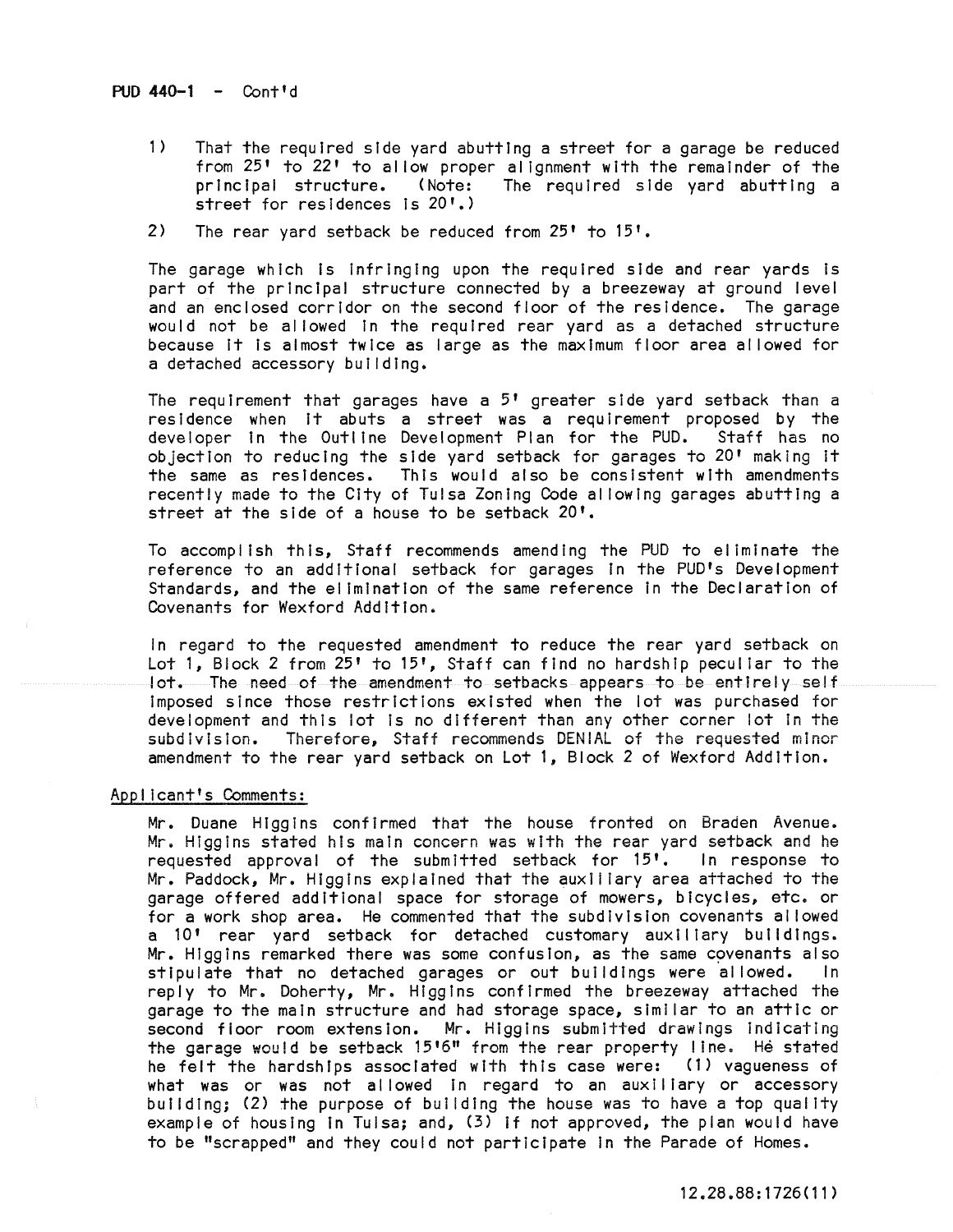$PID 440-1 - Cont'd$ 

Mr. Greg Breedlove, representing the developer, clarified that the 25' required side yard adjacent to a street for garages was an oversight as they had intended this to be  $20$ <sup>t</sup>. He confirmed the developer was in agreement with the request as submitted. Mr. Breedlove submitted a letter of support from the property owner abutting on the east side (rear of the property).

Chairman Kempe Inquired as to the Impact, If approved, on the other corner lots In this particular subdivision. Mr. Stump confirmed this lot would have a different required rear yard thatn other corner lots If approved as requested. Mr. Higgins commented that the applicant had no Intention to build all the corners lots the same as this case, as this was a specific plan for a specific lot. Mr. Doherty stated that, since the Mr. Doherty stated that, since the developer and builder were In agreement on this particular house on this particular lot, then he had no problem with the applicant, In view of the letter from the abutting property owner.

In reply to Mr. Coutant, Mr. Breedlove confirmed that there were only three or four lots beginning construction and there were no sales as yet. The particular lot In question was under contract, but had not been closed as yet. Mr. Paddock remarked that the circumstances of this case might be true of other corner lots In the subdivision, and he asked what kind of hardship there might be If the rear yard setback change from 25' to 15' was not approved. Mr. Breedlove commented that a hardship would be losing this particular builder (Mr. Higgins) as one of the builders in the Parade of Homes. In further response to Mr. Paddock, Mr. Higgins advised that the breezeway had already been shortened 3' to produce the 15' setback. Mr. Higgins submitted for review the architectural drawings of the house to verify that the breezeway was an architectural feature of the house.

Mr. Coutant stated it appeared to be a relatively standard subdivision with standard size lots and layout, and had this come to the TMAPC Initially as a plat or PUD with a 15' setback, he felt the Commission<br>would not have granted the 15' request. Therefore, he felt it would be would not have granted the 15' request. Therefore, he felt it would be<br>bad policy to start granting this type of exception or amendment, and he moved for approval of the minor amendment for the required side yard abutting a street for garages, and den ial of the proposed amendment as relates to the rear yard setback, as recommended by Staff. (There was no second to this motion.)

Mr. Parmele commented that corner lots offered peculiar standards or problems for builders, and this particular developer obtained the support of the other builders by virtue of quality and reputation, then he would move for approval of the minor amendment to reduce the setbacks as requested by the applicant, and amend the Declaration of Covenants accordingly. (There was no second to this motion.)

Discussion continued among Staff, Commission and Legal as to "customary and/or accessory building". In response to Mr. Doherty, Mr. Parmele repeated his motion for approval of the minor amendment as requested, and Including Staff's recommendation to amend the PUD to eliminate the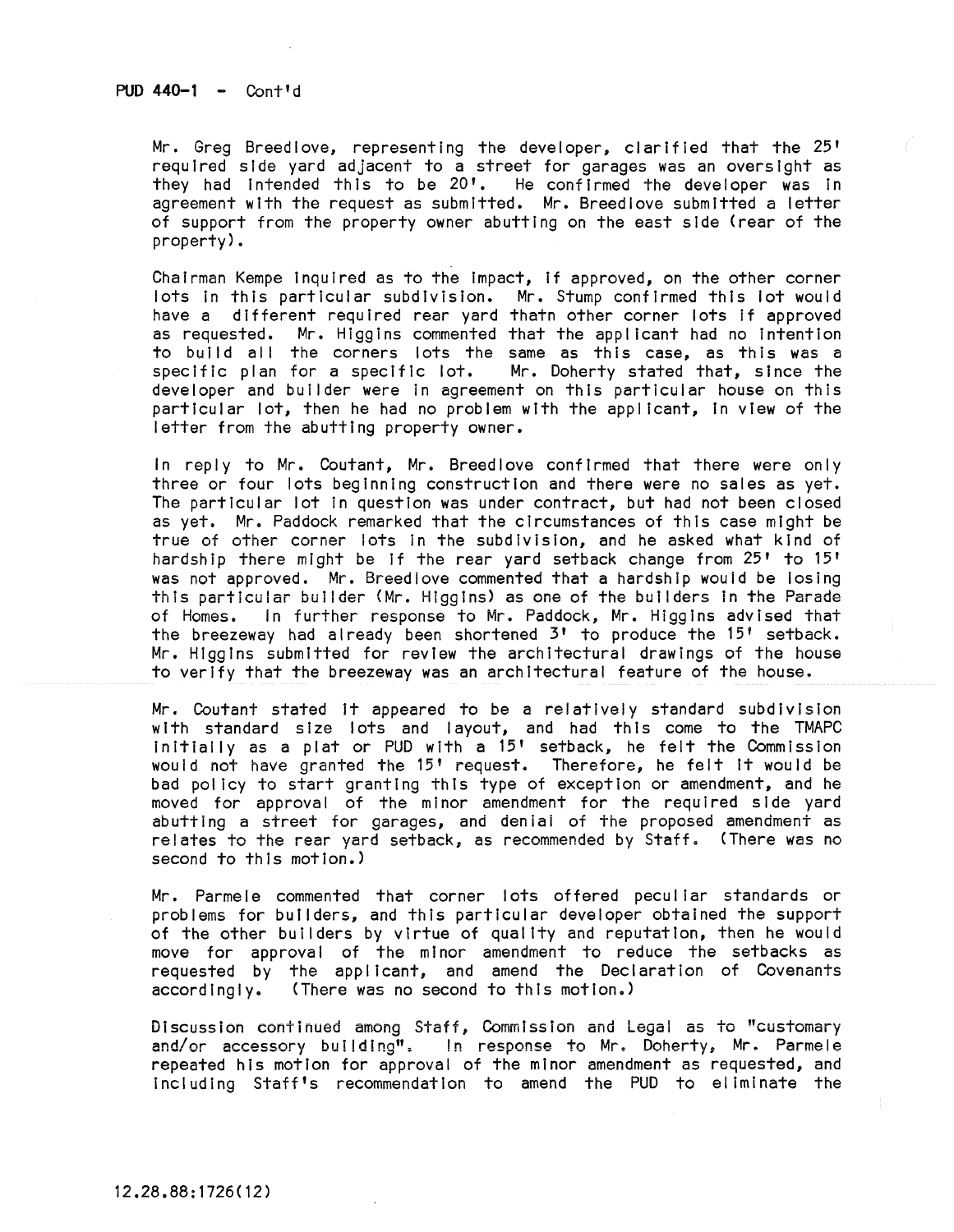$PUD 440-1 -$  Cont'd

reference to an additional setback for garages in the PUD's Development Standards, and the elimination of the same reference In the Declaration of Covenants for Wexford Addition. Mr. Doherty offered a second to this<br>motion. Mr. Coutant reiterated his concern as to setting a precedent if Mr. Coutant reiterated his concern as to setting a precedent if this case was approved as requested. Chairman Kempe agreed with the concerns expressed by Mr. Coutant.

Mr. Parmele commented that a problem with corner lots involved the configuration and differentiating a rear yard or side yard, as a simple placement of the doors could alter this. Mr. Doherty stated that one of the reasons for a PUD was to permit flexibility In certain area, setbacks being only one area, and the proposal for this particular structure and lot did not appear to present a disservice to any abutting property owners. He added that, with this being presented as a PUD, the Commission would be reviewing on a lot-by-Iot or Item-by-Item basis, and because the Commission did have the floor plan and detail on the specific case, he did not have a problem with this house on this lot.

Mr. Paddock stated agreement with Mr. Coutant as he felt the Commission would be hard pressed to deny minor amendments on other corner lots if this case was approved. Mr. Parmele commented that the developer admitted that in their application for a PUD an error was made in their restrictive covenants.

In response to Mr. Higgins, Mr. Stump clarIfied that this was not an accessory structure as It was part of the principle structure. Mr. Doherty asked, If the breezeway was eliminated and the garage was detached, would there still be a problem with the rear yard setback. Mr. Stump explained a problem would still remain as the structure was approximately twice as large as could be permitted for a detached structure.

In reply to Mr. Paddock, Mr. Higgins stated that, should the request be denied, he did not know how he could preserve the effect of the house with the elimination of the breezeway as It was critical to the style of the house.

### TMAPC ACTION: 6 members present

On MOTION of PARMELE, the TMAPC voted 3-3-0 (Doherty, Parmele, Woodard, "aye"; Coutant, Kempe, Paddock, "nay"; no "abstentions"; Carnes, Draughon, Harris, Randle, Wilson, "absent") to APPROVE the Minor Amendment to PUD 440-1 Higgins (Wexford Subdivision) as requested by the applicant, wIth the Inclusion of Staff's recommendation to amend the PUD to eliminate the reference to an additional setback for garages in the PUD's Development Standards, and the elimination of the same reference In the Declaration of Covenants for Wexford Addition.

The above motion failing due to the tie vote, Mr. Doherty moved for **approval of the minor amendment as recommended by Staff.**